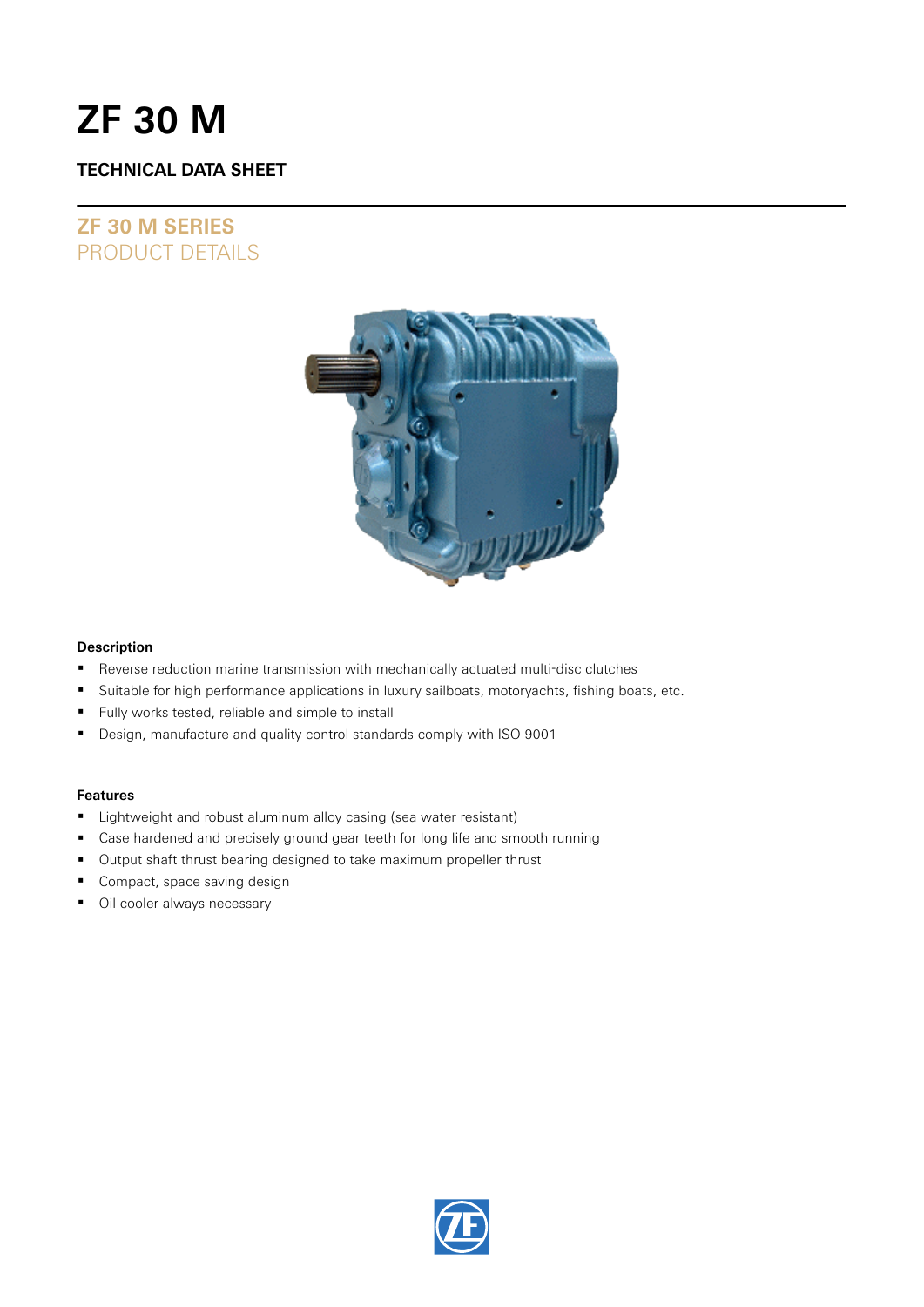# **ZF 30 M**

## **RATINGS**

| Ratios                                 | Power Factor |               | Input Power Capacity |          |    |          |     |          | Max. | Max. | Max. |            |
|----------------------------------------|--------------|---------------|----------------------|----------|----|----------|-----|----------|------|------|------|------------|
| 'A' Pos                                | 'B' Pos      | kW/RPM hp/RPM |                      | kW       | hp | kW       | hp  | kW       | hp   | kW   | hp   | <b>RPM</b> |
| Pleasure Duty - Diesel <sup>12</sup>   |              |               |                      | 3000 RPM |    | 3600 RPM |     | 3800 RPM |      |      |      |            |
| 2.148                                  | 2.636        | 0.0241        | 0.0323               | 72       | 97 | 87       | 116 | 92       | 123  | 95   | 128  | 5000       |
| 2.696                                  | 2.636        | 0.0241        | 0.0323               | 72       | 97 | 87       | 116 | 92       | 123  | 95   | 128  | 5000       |
| Light Duty - Diesel <sup>12</sup>      |              |               |                      | 2800 RPM |    | 3000 RPM |     | 3600 RPM |      |      |      |            |
| 2.148                                  | 2.636        | 0.0216        | 0.0290               | 60       | 81 | 65       | 87  | 78       | 104  | 86   | 115  | 5000       |
| 2.696                                  | 2.636        | 0.0216        | 0.0290               | 60       | 81 | 65       | 87  | 78       | 104  | 86   | 115  | 5000       |
| Medium Duty - Diesel <sup>12</sup>     |              |               |                      | 2100 RPM |    | 2500 RPM |     | 2800 RPM |      |      |      |            |
| 2.148                                  | 2.636        | 0.0193        | 0.0259               | 41       | 54 | 48       | 65  | 54       | 73   | 76   | 102  | 5000       |
| 2.696                                  | 2.636        | 0.0193        | 0.0259               | 41       | 54 | 48       | 65  | 54       | 73   | 76   | 102  | 5000       |
| Continuous Duty - Diesel <sup>12</sup> |              |               |                      | 1800 RPM |    | 2300 RPM |     | 2600 RPM |      |      |      |            |
| 2.148                                  | 2.636        | 0.0173        | 0.0232               | 31       | 42 | 40       | 53  | 45       | 60   | 68   | 92   | 5000       |
| 2.696                                  | 2.636        | 0.0173        | 0.0232               | 31       | 42 | 40       | 53  | 45       | 60   | 68   | 92   | 5000       |

\* Special Order Ratio

'A' Pos: Continuous running position

'B' Pos: Reverse position

Footnotes:

 $12$  Reduced power capacity by the following shock factors: 1 cylinder engine  $\div$  1.25, 2 cylinder engine ÷ 1.20, 3 cylinder engine ÷ 1.15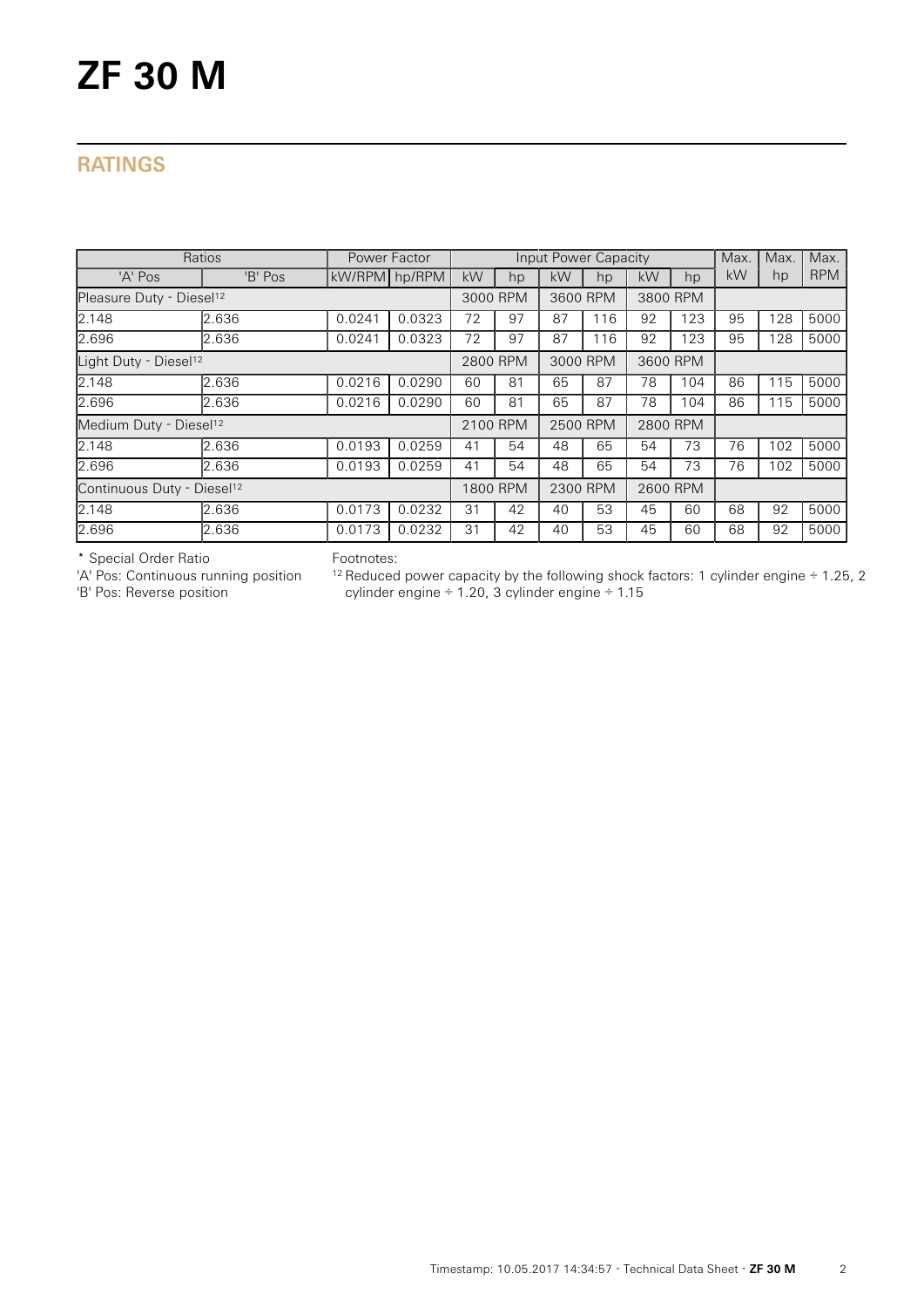# **ZF 30 M**

## **DIMENSIONS**



| $\overline{\phantom{0}}$   | B <sub>1</sub>                                   | B <sub>2</sub> |  | H <sub>2</sub> |                   | L0 |                    |  |  |  |  |
|----------------------------|--------------------------------------------------|----------------|--|----------------|-------------------|----|--------------------|--|--|--|--|
| Millimeter (mm)            |                                                  |                |  |                |                   |    |                    |  |  |  |  |
| 90.0                       | 254.4<br>149.0<br>103.4<br>144.0<br>94.0<br>62.5 |                |  |                |                   |    |                    |  |  |  |  |
|                            | lnch (in)                                        |                |  |                |                   |    |                    |  |  |  |  |
| 3.54                       | 4.07<br>5.87<br>10.02<br>5.67<br>2.46<br>3.7     |                |  |                |                   |    |                    |  |  |  |  |
| Weight (kg)<br>Weight (lb) |                                                  |                |  |                | Amount of Oil (I) |    | Amount of Oil (qt) |  |  |  |  |
| 23                         |                                                  | -51            |  |                | 1.0               |    |                    |  |  |  |  |

# **BELL HOUSING DIMENSIONS**

|                    | Α  |                         | Β                                                                                                                 |  | $\cap$   |  | LЗ |  | <b>Bolt Holes</b> |  |    |
|--------------------|----|-------------------------|-------------------------------------------------------------------------------------------------------------------|--|----------|--|----|--|-------------------|--|----|
| Name               |    |                         | U<br>No.<br>$\cdot$<br>$\overline{\mathsf{I}}$<br>mm<br>mm<br>mm<br>$\overline{\mathsf{I}}$<br>$\mathsf{I}$<br>mm |  | Diameter |  |    |  |                   |  |    |
|                    | mm | $\overline{\mathsf{I}}$ |                                                                                                                   |  |          |  |    |  |                   |  | ır |
| 4 & 5<br>Yanmar JH |    |                         |                                                                                                                   |  |          |  |    |  |                   |  |    |
|                    |    |                         |                                                                                                                   |  |          |  |    |  |                   |  |    |



# **OUTPUT FLANGE DIMENSIONS**

|       |              |      |                         |      |                         |      |      | <b>Bolt Holes</b> |              |      |  |
|-------|--------------|------|-------------------------|------|-------------------------|------|------|-------------------|--------------|------|--|
|       |              |      |                         |      |                         |      |      | No.               | Diameter (E) |      |  |
| mm    | $\mathsf{I}$ | mm   | $\overline{\mathsf{I}}$ | mm   | $\overline{\mathsf{I}}$ | mm   |      |                   | mm           |      |  |
| 102.0 | 4.02         | 82.5 | 3.25                    | 63.5 | 2.5                     | 10.0 | 0.39 |                   | 10.5         | 0.41 |  |